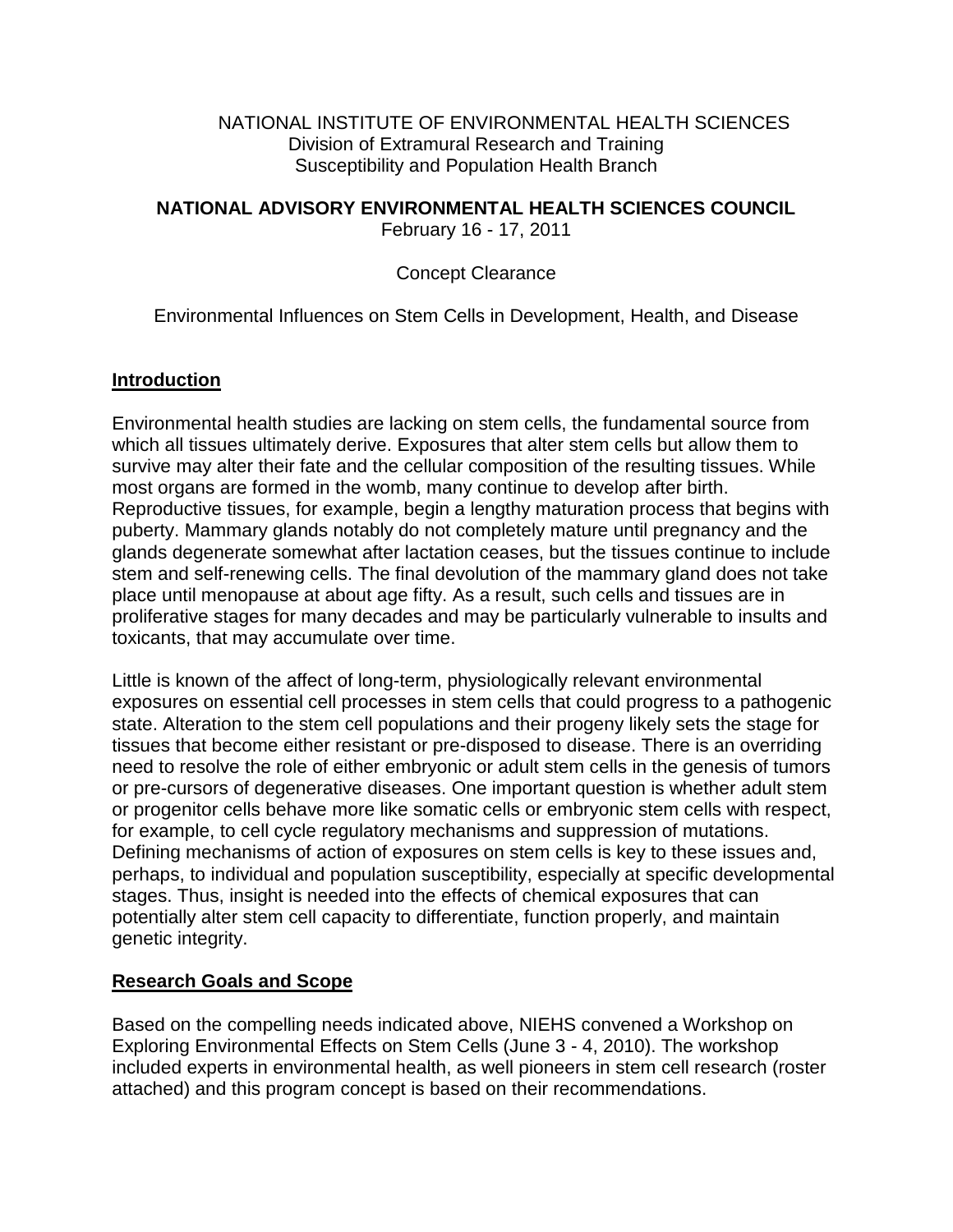One direction that was highly prioritized by the Workshop is investigation on stem cells that elucidate the limits of the Windows of Susceptibility (WOS), the concept that individuals are more at risk to develop disease from exposure at certain points in the developmental timeline. There is compelling evidence for WOS, for example, from studies of female survivors of the Hiroshima atom bomb who were much more likely to develop breast cancer as adults if they were in pre-pubertal or pubertal periods at the time of the explosion. WOS include, but are not necessarily limited to in utero, puberty, pregnancy, and menopause, periods in which stem cells could play a role as targets for hormonal imbalance and hormone-mimicking substances. Studies of stem cells would be expected to lead to improved definition, understanding, and mechanisms of WOS. However, investigations have rarely explored the response to exposure of stem cell populations with regard to fate and lineage, population composition, epigenetics, or DNA repair. These parameters need to be illuminated in order to produce a comprehensive model of WOS that will translate into improved understanding of disease risk over the lifespan of an individual.

The proposed program will support novel research directions leading to understanding of the role of exposures of common environmental chemicals - at human physiologic concentrations - in function, proliferation, survival, fate, and differentiation of stem cells. Supported studies are expected to approach the nature and susceptibility to exposure and the micro-environment of critical stem cells and cell sub-populations and the mechanisms and limitations of windows of susceptibility. The results of these investigations likely lead to new insights into the mechanisms by which progenitor cells are or could become vulnerable to disease or even to become the source of pathogenesis In order to have greater impact with the limited funds available, the program will be limited to environmental health research on stem cells in the endocrine, reproductive, immune / hematopoietic, and central nervous systems.

Potential topics for applications include, but are not limited, to the following illustrations:

- Characterize the roles of stromal cells in the timing and mechanisms of Windows of Susceptibility in, for example, mammary gland. Exploring the mechanisms of common environmental exposures such as endocrine disruptors in affecting the parameters of the "window?"
- Investigate modification by exposure of the characteristics of neurons or glial cell precursors that could explain different sensitivity of children and adults to pesticides such as Chlorpyrifos. Determine specific cell receptors and pathways mediate the critical changes.
- Examine how cellular regulatory pathways (e.g. gene expression, epigenetic or proteomic phenotype) that determine lineage and eventual fate are altered by specific environmental influences and the pathways that might lead to disease initiation, onset, or progression.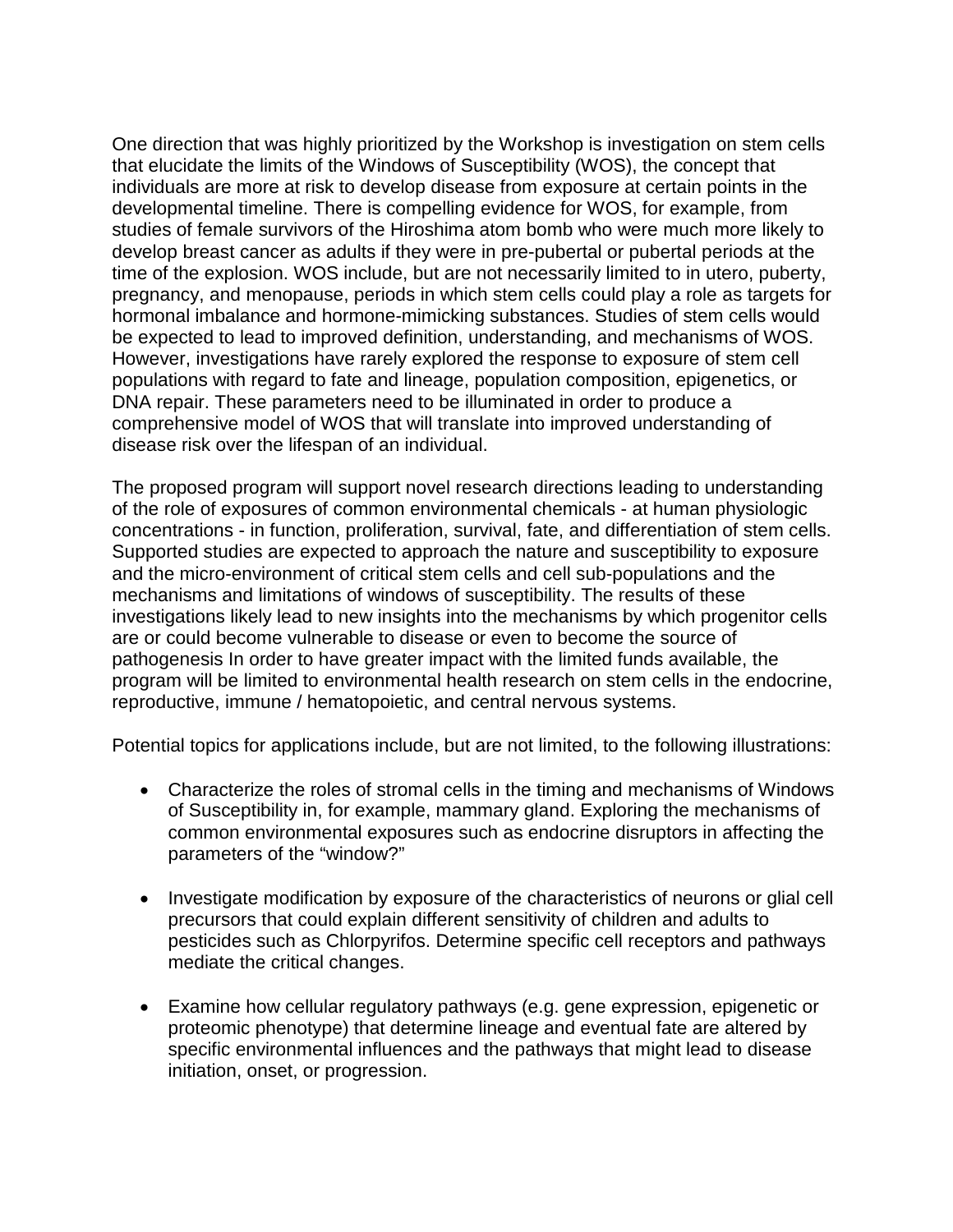- Investigate genotoxic or non-genotoxic environmental agents that alter stem cell differentiation and lineage, proliferation, and composition of cell populations.
- Determine the DNA repair capacity of specific stem cells / populations and the efficiency of repair following chemical or dietary exposure as contrasted to differentiated cells.
- Explore the mechanisms by which common chemical exposures, such as pesticides, phthalates, or arsenic, alter the composition of cells among hematopoietic stem cells or progenitor populations that might contribute to chemical sensitivity or pre-dispose to disease.

### **Mechanism and Budget**

The program is estimated at \$2.5M annually to support 6 – 8 R01 projects.

This proposal is a cross-divisional NIEHS effort and includes the comments of members of the Division of Extramural Research and Training and the Division of Intramural Research.